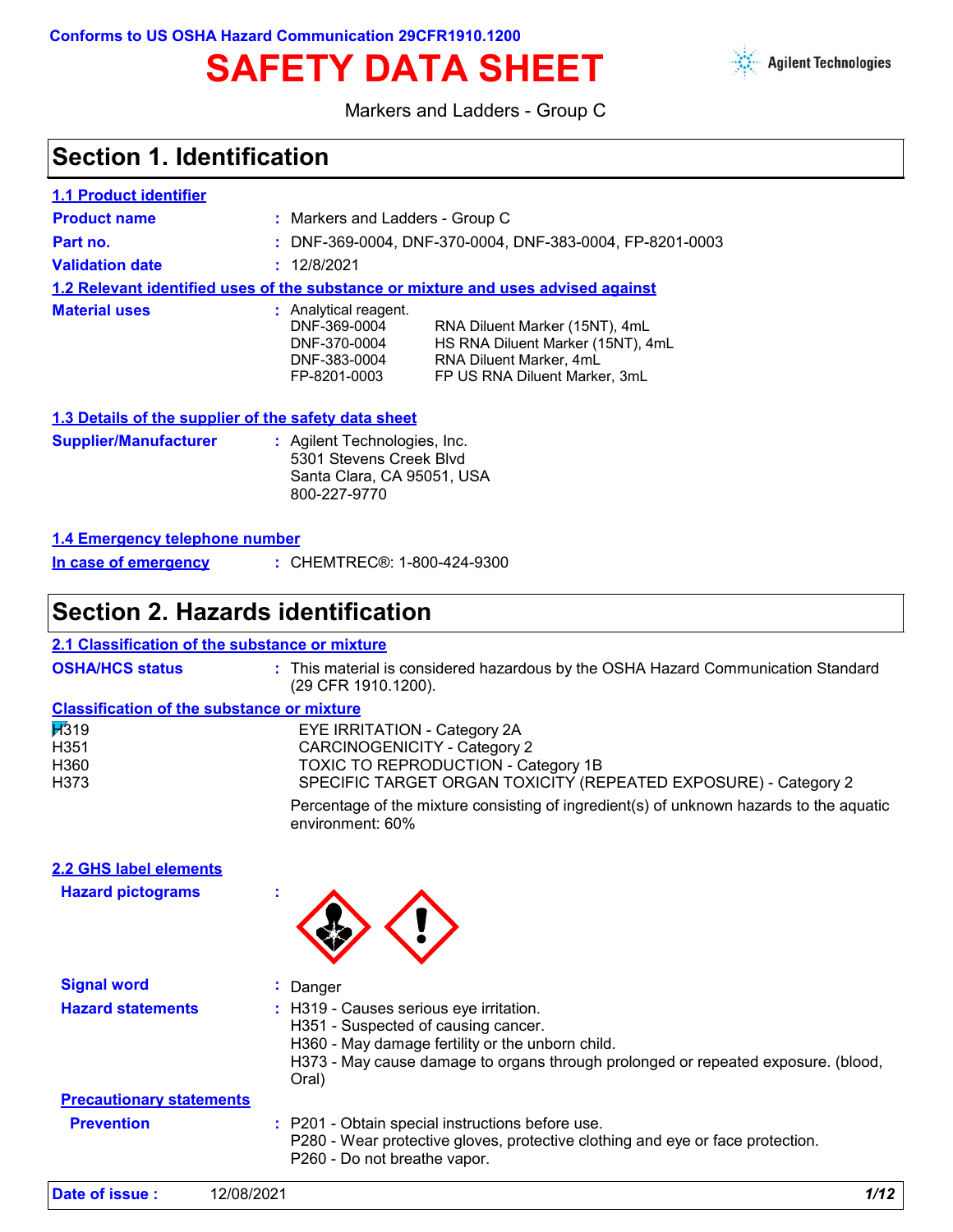### **Section 2. Hazards identification**

| <b>Response</b>                            | $\therefore$ $P308 + P313$ - IF exposed or concerned: Get medical advice or attention.<br>P305 + P351 + P338 - IF IN EYES: Rinse cautiously with water for several minutes.<br>Remove contact lenses, if present and easy to do. Continue rinsing.<br>P337 + P313 - If eye irritation persists: Get medical advice or attention. |
|--------------------------------------------|----------------------------------------------------------------------------------------------------------------------------------------------------------------------------------------------------------------------------------------------------------------------------------------------------------------------------------|
| <b>Storage</b>                             | : Not applicable.                                                                                                                                                                                                                                                                                                                |
| <b>Disposal</b>                            | P501 - Dispose of contents and container in accordance with all local, regional, national<br>and international regulations.                                                                                                                                                                                                      |
| 2.3 Other hazards                          |                                                                                                                                                                                                                                                                                                                                  |
| <b>Hazards not otherwise</b><br>classified | : None known.                                                                                                                                                                                                                                                                                                                    |
|                                            |                                                                                                                                                                                                                                                                                                                                  |

### **Section 3. Composition/information on ingredients**

**Substance/mixture :**

Mixture

| <b>Ingredient name</b> | -70        | <b>CAS number</b> |
|------------------------|------------|-------------------|
| Formamide              | ≥50<br>≤75 | 75-12-7           |

Any concentration shown as a range is to protect confidentiality or is due to batch variation.

**There are no additional ingredients present which, within the current knowledge of the supplier and in the concentrations applicable, are classified and hence require reporting in this section.**

**Occupational exposure limits, if available, are listed in Section 8.**

### **Section 4. First aid measures**

#### **4.1 Description of necessary first aid measures**

| <b>Eye contact</b>                    | : Immediately flush eyes with plenty of water, occasionally lifting the upper and lower<br>eyelids. Check for and remove any contact lenses. Continue to rinse for at least 10<br>minutes. Get medical attention.                                                                                                                                                                                                                                                                                                                                                                                                                                                                                                   |
|---------------------------------------|---------------------------------------------------------------------------------------------------------------------------------------------------------------------------------------------------------------------------------------------------------------------------------------------------------------------------------------------------------------------------------------------------------------------------------------------------------------------------------------------------------------------------------------------------------------------------------------------------------------------------------------------------------------------------------------------------------------------|
| <b>Inhalation</b>                     | : Remove victim to fresh air and keep at rest in a position comfortable for breathing. If<br>not breathing, if breathing is irregular or if respiratory arrest occurs, provide artificial<br>respiration or oxygen by trained personnel. It may be dangerous to the person providing<br>aid to give mouth-to-mouth resuscitation. Get medical attention. If unconscious, place<br>in recovery position and get medical attention immediately. Maintain an open airway.<br>Loosen tight clothing such as a collar, tie, belt or waistband. In case of inhalation of<br>decomposition products in a fire, symptoms may be delayed. The exposed person may<br>need to be kept under medical surveillance for 48 hours. |
| <b>Skin contact</b>                   | : Flush contaminated skin with plenty of water. Remove contaminated clothing and<br>shoes. Wash contaminated clothing thoroughly with water before removing it, or wear<br>gloves. Continue to rinse for at least 10 minutes. Get medical attention. Wash clothing<br>before reuse. Clean shoes thoroughly before reuse.                                                                                                                                                                                                                                                                                                                                                                                            |
| <b>Ingestion</b>                      | : $\mathsf{W}$ ash out mouth with water. Remove dentures if any. If material has been swallowed<br>and the exposed person is conscious, give small quantities of water to drink. Stop if the<br>exposed person feels sick as vomiting may be dangerous. Do not induce vomiting<br>unless directed to do so by medical personnel. If vomiting occurs, the head should be<br>kept low so that vomit does not enter the lungs. Get medical attention. Never give<br>anything by mouth to an unconscious person. If unconscious, place in recovery position<br>and get medical attention immediately. Maintain an open airway. Loosen tight clothing<br>such as a collar, tie, belt or waistband.                       |
|                                       | 4.2 Most important symptoms/effects, acute and delayed                                                                                                                                                                                                                                                                                                                                                                                                                                                                                                                                                                                                                                                              |
| <b>Potential acute health effects</b> |                                                                                                                                                                                                                                                                                                                                                                                                                                                                                                                                                                                                                                                                                                                     |
| Eye contact                           | Causes serious eye irritation.                                                                                                                                                                                                                                                                                                                                                                                                                                                                                                                                                                                                                                                                                      |

| Inhalation          | : No known significant effects or critical hazards. |  |  |
|---------------------|-----------------------------------------------------|--|--|
| <b>Skin contact</b> | : No known significant effects or critical hazards. |  |  |

| <b>ONIII COIILACL</b> | . NO KIJOWIT SIGHIJICAHL EHECLS OF CHUCAL H |
|-----------------------|---------------------------------------------|
|                       |                                             |

|  |  | 2/12 |
|--|--|------|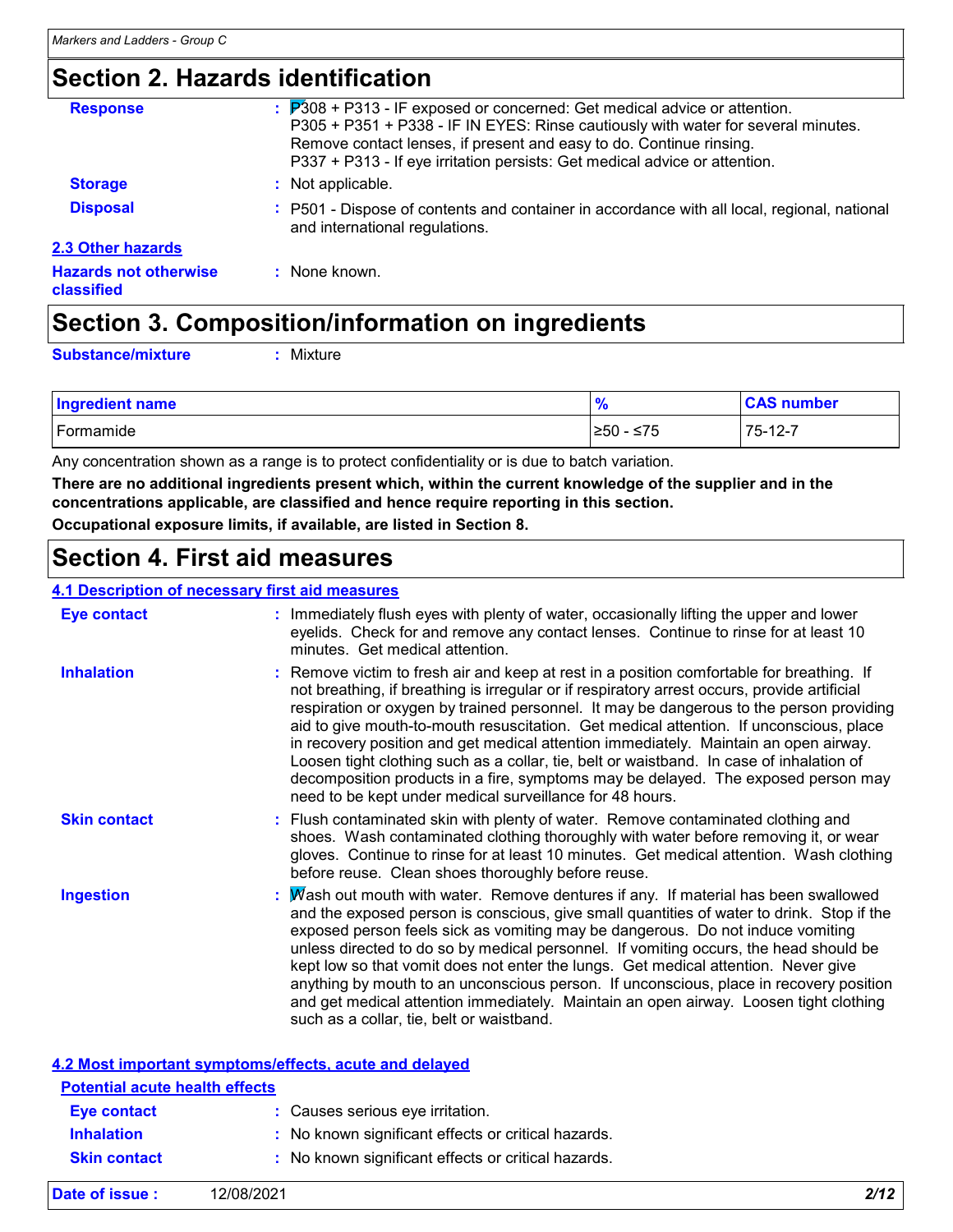## **Section 4. First aid measures**

| <b>Ingestion</b>                    | : No known significant effects or critical hazards.                                                                                                                                                                                                                                                                                                                                                             |
|-------------------------------------|-----------------------------------------------------------------------------------------------------------------------------------------------------------------------------------------------------------------------------------------------------------------------------------------------------------------------------------------------------------------------------------------------------------------|
|                                     |                                                                                                                                                                                                                                                                                                                                                                                                                 |
| <b>Over-exposure signs/symptoms</b> |                                                                                                                                                                                                                                                                                                                                                                                                                 |
| <b>Eye contact</b>                  | : Adverse symptoms may include the following:<br>pain or irritation<br>watering<br>redness                                                                                                                                                                                                                                                                                                                      |
| <b>Inhalation</b>                   | : Adverse symptoms may include the following:<br>reduced fetal weight<br>increase in fetal deaths<br>skeletal malformations                                                                                                                                                                                                                                                                                     |
| <b>Skin contact</b>                 | : Adverse symptoms may include the following:<br>reduced fetal weight<br>increase in fetal deaths<br>skeletal malformations                                                                                                                                                                                                                                                                                     |
| <b>Ingestion</b>                    | : Adverse symptoms may include the following:<br>reduced fetal weight<br>increase in fetal deaths<br>skeletal malformations                                                                                                                                                                                                                                                                                     |
|                                     | 4.3 Indication of immediate medical attention and special treatment needed, if necessary                                                                                                                                                                                                                                                                                                                        |
| <b>Notes to physician</b>           | : In case of inhalation of decomposition products in a fire, symptoms may be delayed.<br>The exposed person may need to be kept under medical surveillance for 48 hours.                                                                                                                                                                                                                                        |
| <b>Specific treatments</b>          | : No specific treatment.                                                                                                                                                                                                                                                                                                                                                                                        |
| <b>Protection of first-aiders</b>   | : No action shall be taken involving any personal risk or without suitable training. If it is<br>suspected that fumes are still present, the rescuer should wear an appropriate mask or<br>self-contained breathing apparatus. It may be dangerous to the person providing aid to<br>give mouth-to-mouth resuscitation. Wash contaminated clothing thoroughly with water<br>before removing it, or wear gloves. |

#### **See toxicological information (Section 11)**

### **Section 5. Fire-fighting measures**

| 5.1 Extinguishing media                                  |                                                                                                                                                                                                     |
|----------------------------------------------------------|-----------------------------------------------------------------------------------------------------------------------------------------------------------------------------------------------------|
| <b>Suitable extinguishing</b><br>media                   | : Use an extinguishing agent suitable for the surrounding fire.                                                                                                                                     |
| <b>Unsuitable extinguishing</b><br>media                 | : None known.                                                                                                                                                                                       |
|                                                          | 5.2 Special hazards arising from the substance or mixture                                                                                                                                           |
| <b>Specific hazards arising</b><br>from the chemical     | : In a fire or if heated, a pressure increase will occur and the container may burst.                                                                                                               |
| <b>Hazardous thermal</b><br>decomposition products       | Decomposition products may include the following materials:<br>carbon dioxide<br>carbon monoxide<br>nitrogen oxides                                                                                 |
| 5.3 Advice for firefighters                              |                                                                                                                                                                                                     |
| <b>Special protective actions</b><br>for fire-fighters   | : Promptly isolate the scene by removing all persons from the vicinity of the incident if<br>there is a fire. No action shall be taken involving any personal risk or without suitable<br>training. |
| <b>Special protective</b><br>equipment for fire-fighters | : Fire-fighters should wear appropriate protective equipment and self-contained breathing<br>apparatus (SCBA) with a full face-piece operated in positive pressure mode.                            |
|                                                          |                                                                                                                                                                                                     |

| Date of issue : | 12/08/2021 |  | 3/12 |
|-----------------|------------|--|------|
|-----------------|------------|--|------|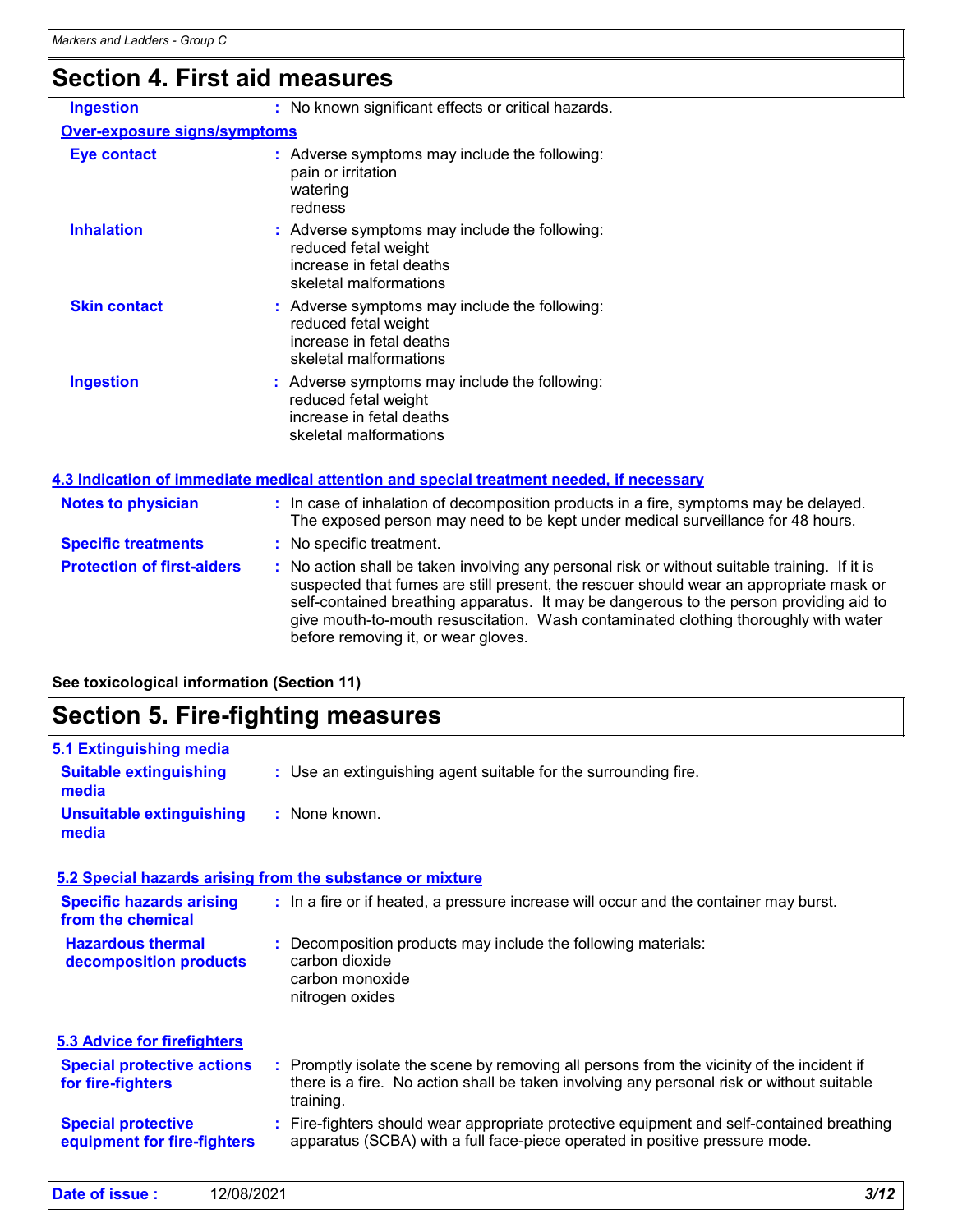### **Section 6. Accidental release measures**

|                                         | 6.1 Personal precautions, protective equipment and emergency procedures                                                                                                                                                                                                                                                                                                                                          |
|-----------------------------------------|------------------------------------------------------------------------------------------------------------------------------------------------------------------------------------------------------------------------------------------------------------------------------------------------------------------------------------------------------------------------------------------------------------------|
| For non-emergency<br>personnel          | : No action shall be taken involving any personal risk or without suitable training.<br>Evacuate surrounding areas. Keep unnecessary and unprotected personnel from<br>entering. Do not touch or walk through spilled material. Avoid breathing vapor or mist.<br>Provide adequate ventilation. Wear appropriate respirator when ventilation is<br>inadequate. Put on appropriate personal protective equipment. |
| For emergency responders                | : If specialized clothing is required to deal with the spillage, take note of any information in<br>Section 8 on suitable and unsuitable materials. See also the information in "For non-<br>emergency personnel".                                                                                                                                                                                               |
| <b>6.2 Environmental</b><br>precautions | : Avoid dispersal of spilled material and runoff and contact with soil, waterways, drains<br>and sewers. Inform the relevant authorities if the product has caused environmental<br>pollution (sewers, waterways, soil or air).                                                                                                                                                                                  |
|                                         | 6.3 Methods and materials for containment and cleaning up                                                                                                                                                                                                                                                                                                                                                        |
| <b>Methods for cleaning up</b>          | : Stop leak if without risk. Move containers from spill area. Dilute with water and mop up<br>if water-soluble. Alternatively, or if water-insoluble, absorb with an inert dry material and<br>place in an appropriate waste disposal container. Dispose of via a licensed waste<br>disposal contractor.                                                                                                         |

### **Section 7. Handling and storage**

#### **7.1 Precautions for safe handling**

| <b>Protective measures</b>                                                                                        | : Put on appropriate personal protective equipment (see Section 8). Avoid exposure -<br>obtain special instructions before use. Avoid exposure during pregnancy. Do not<br>handle until all safety precautions have been read and understood. Do not get in eyes<br>or on skin or clothing. Do not breathe vapor or mist. Do not ingest. If during normal<br>use the material presents a respiratory hazard, use only with adequate ventilation or<br>wear appropriate respirator. Keep in the original container or an approved alternative<br>made from a compatible material, kept tightly closed when not in use. Empty containers<br>retain product residue and can be hazardous. Do not reuse container. |  |
|-------------------------------------------------------------------------------------------------------------------|----------------------------------------------------------------------------------------------------------------------------------------------------------------------------------------------------------------------------------------------------------------------------------------------------------------------------------------------------------------------------------------------------------------------------------------------------------------------------------------------------------------------------------------------------------------------------------------------------------------------------------------------------------------------------------------------------------------|--|
| <b>Advice on general</b><br>occupational hygiene                                                                  | Eating, drinking and smoking should be prohibited in areas where this material is<br>handled, stored and processed. Workers should wash hands and face before eating,<br>drinking and smoking. Remove contaminated clothing and protective equipment before<br>entering eating areas. See also Section 8 for additional information on hygiene<br>measures.                                                                                                                                                                                                                                                                                                                                                    |  |
| <b>7.2 Conditions for safe</b><br>storage, including any<br>incompatibilities                                     | : Store in accordance with local regulations. Store in original container protected from<br>direct sunlight in a dry, cool and well-ventilated area, away from incompatible materials<br>(see Section 10) and food and drink. Store locked up. Keep container tightly closed<br>and sealed until ready for use. Containers that have been opened must be carefully<br>resealed and kept upright to prevent leakage. Do not store in unlabeled containers.<br>Use appropriate containment to avoid environmental contamination. See Section 10 for<br>incompatible materials before handling or use.                                                                                                            |  |
| <b>7.3 Specific end use(s)</b><br><b>Recommendations</b><br><b>Industrial sector specific</b><br><b>solutions</b> | Industrial applications, Professional applications.<br>: Not available.                                                                                                                                                                                                                                                                                                                                                                                                                                                                                                                                                                                                                                        |  |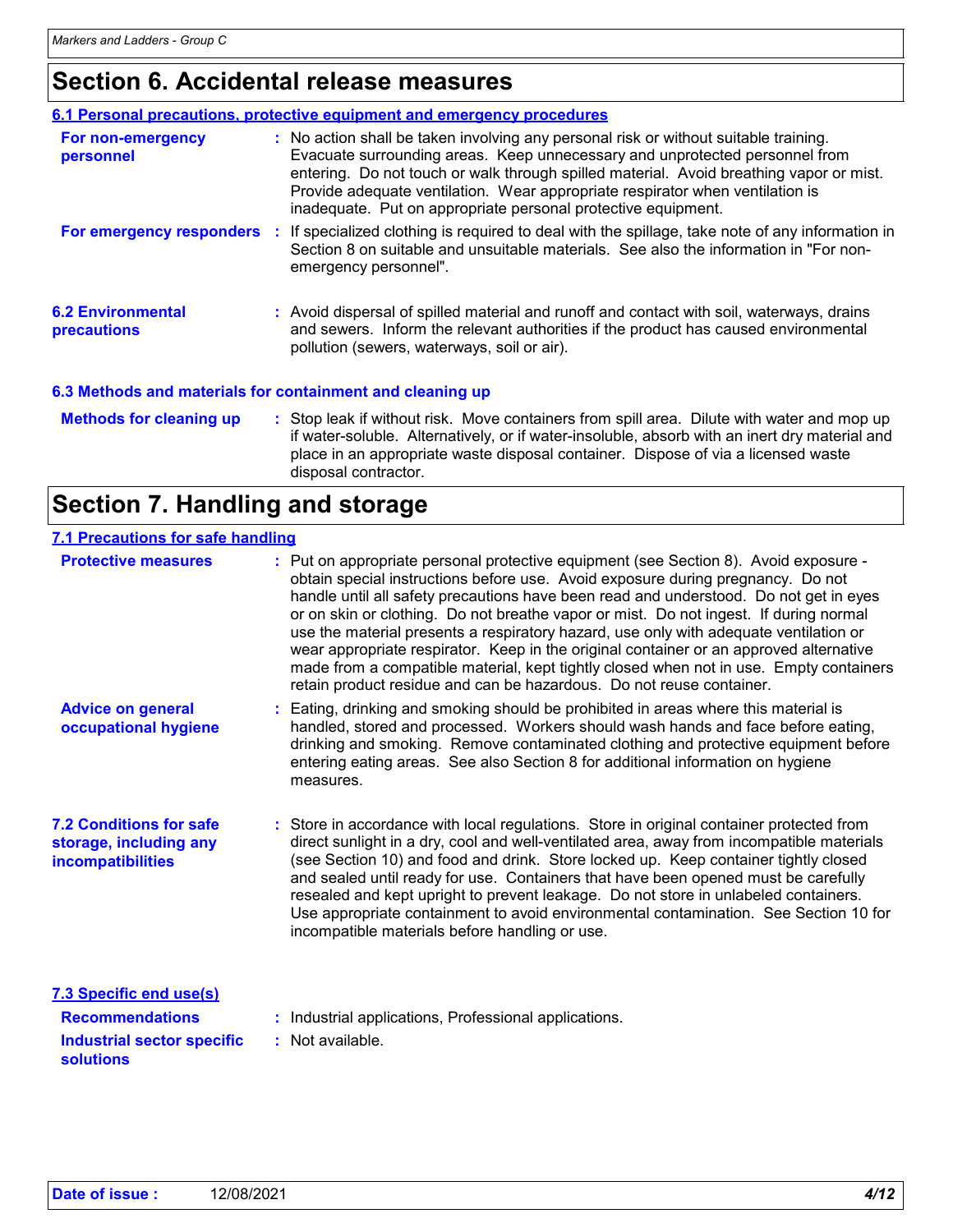### **Section 8. Exposure controls/personal protection**

#### **8.1 Control parameters**

#### **Occupational exposure limits**

| <b>Ingredient name</b> | <b>Exposure limits</b>                                                                                                                                                                                                                                                                                                                                                                            |
|------------------------|---------------------------------------------------------------------------------------------------------------------------------------------------------------------------------------------------------------------------------------------------------------------------------------------------------------------------------------------------------------------------------------------------|
| Formamide              | ACGIH TLV (United States, 1/2021).<br>Absorbed through skin.<br>TWA: 1 ppm 8 hours.<br>OSHA PEL 1989 (United States, 3/1989).<br>TWA: 20 ppm 8 hours.<br>TWA: 30 mg/m <sup>3</sup> 8 hours.<br>STEL: 30 ppm 15 minutes.<br>STEL: 45 mg/m <sup>3</sup> 15 minutes.<br>NIOSH REL (United States, 10/2020).<br>Absorbed through skin.<br>TWA: 10 ppm 10 hours.<br>TWA: $15 \text{ mg/m}^3$ 10 hours. |

| <b>8.2 Exposure controls</b>                     |    |                                                                                                                                                                                                                                                                                                                                                                                                                                                                                                                                                                                                                        |
|--------------------------------------------------|----|------------------------------------------------------------------------------------------------------------------------------------------------------------------------------------------------------------------------------------------------------------------------------------------------------------------------------------------------------------------------------------------------------------------------------------------------------------------------------------------------------------------------------------------------------------------------------------------------------------------------|
| <b>Appropriate engineering</b><br>controls       |    | : If user operations generate dust, fumes, gas, vapor or mist, use process enclosures,<br>local exhaust ventilation or other engineering controls to keep worker exposure to<br>airborne contaminants below any recommended or statutory limits.                                                                                                                                                                                                                                                                                                                                                                       |
| <b>Environmental exposure</b><br><b>controls</b> | t. | Emissions from ventilation or work process equipment should be checked to ensure<br>they comply with the requirements of environmental protection legislation. In some<br>cases, fume scrubbers, filters or engineering modifications to the process equipment<br>will be necessary to reduce emissions to acceptable levels.                                                                                                                                                                                                                                                                                          |
| <b>Individual protection measures</b>            |    |                                                                                                                                                                                                                                                                                                                                                                                                                                                                                                                                                                                                                        |
| <b>Hygiene measures</b>                          |    | : Wash hands, forearms and face thoroughly after handling chemical products, before<br>eating, smoking and using the lavatory and at the end of the working period.<br>Appropriate techniques should be used to remove potentially contaminated clothing.<br>Wash contaminated clothing before reusing. Ensure that eyewash stations and safety<br>showers are close to the workstation location.                                                                                                                                                                                                                      |
| <b>Eye/face protection</b>                       |    | : Safety eyewear complying with an approved standard should be used when a risk<br>assessment indicates this is necessary to avoid exposure to liquid splashes, mists,<br>gases or dusts. If contact is possible, the following protection should be worn, unless<br>the assessment indicates a higher degree of protection: chemical splash goggles.                                                                                                                                                                                                                                                                  |
| <b>Skin protection</b>                           |    |                                                                                                                                                                                                                                                                                                                                                                                                                                                                                                                                                                                                                        |
| <b>Hand protection</b>                           |    | : Chemical-resistant, impervious gloves complying with an approved standard should be<br>worn at all times when handling chemical products if a risk assessment indicates this is<br>necessary. Considering the parameters specified by the glove manufacturer, check<br>during use that the gloves are still retaining their protective properties. It should be<br>noted that the time to breakthrough for any glove material may be different for different<br>glove manufacturers. In the case of mixtures, consisting of several substances, the<br>protection time of the gloves cannot be accurately estimated. |
| <b>Body protection</b>                           |    | : Personal protective equipment for the body should be selected based on the task being<br>performed and the risks involved and should be approved by a specialist before<br>handling this product.                                                                                                                                                                                                                                                                                                                                                                                                                    |
| <b>Other skin protection</b>                     |    | : Appropriate footwear and any additional skin protection measures should be selected<br>based on the task being performed and the risks involved and should be approved by a<br>specialist before handling this product.                                                                                                                                                                                                                                                                                                                                                                                              |
| <b>Respiratory protection</b>                    |    | Based on the hazard and potential for exposure, select a respirator that meets the<br>appropriate standard or certification. Respirators must be used according to a<br>respiratory protection program to ensure proper fitting, training, and other important<br>aspects of use.                                                                                                                                                                                                                                                                                                                                      |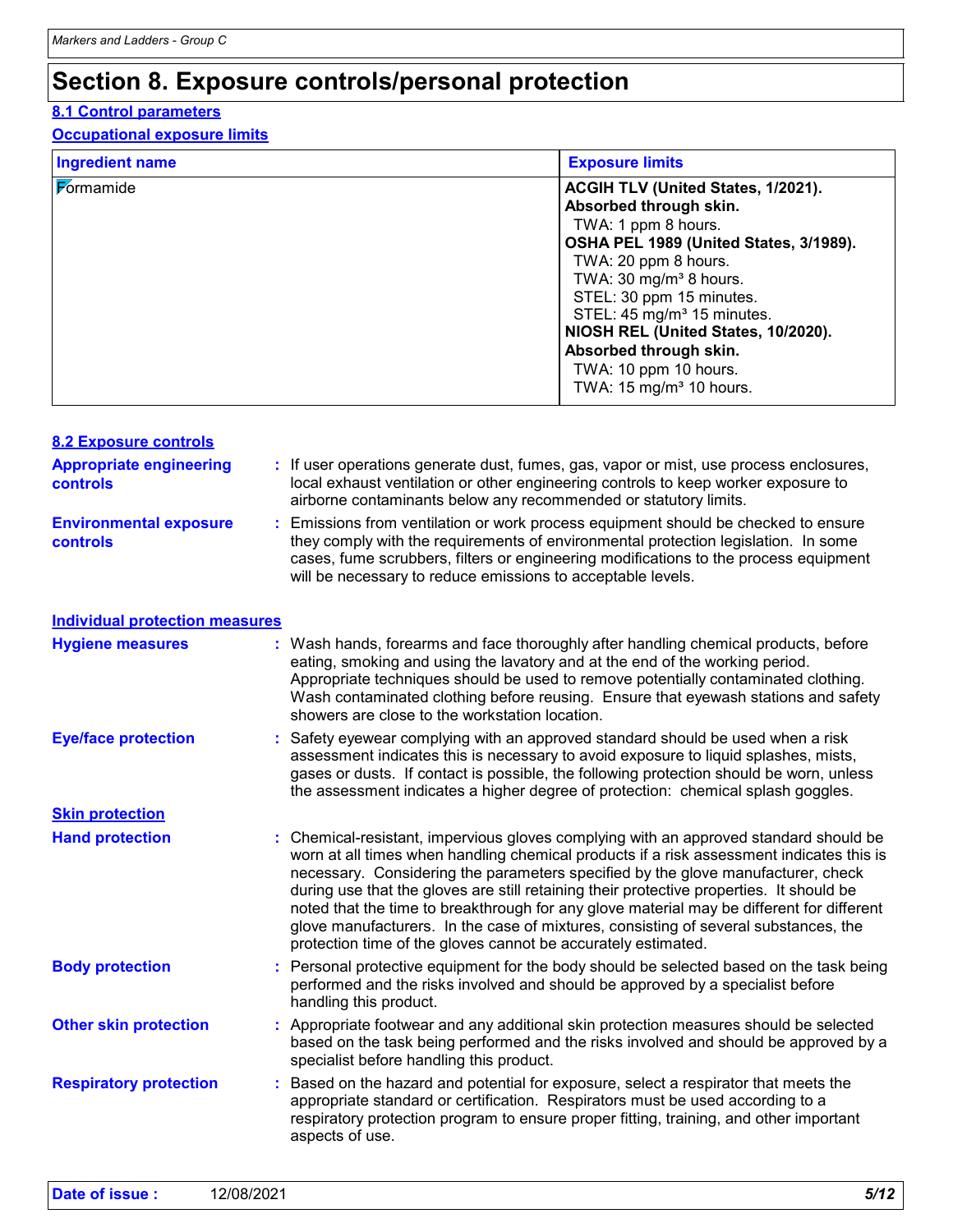### **Section 9. Physical and chemical properties and safety characteristics**

The conditions of measurement of all properties are at standard temperature and pressure unless otherwise indicated.

#### **Appearance**

| <b>Physical state</b>                                             | $:$ Liquid.                          |
|-------------------------------------------------------------------|--------------------------------------|
| <b>Color</b>                                                      | $:$ Not available.                   |
| Odor                                                              | : Not available.                     |
| <b>Odor threshold</b>                                             | : Not available.                     |
| рH                                                                | : 8                                  |
| <b>Melting point/freezing point</b>                               | : $0^{\circ}$ C (32 $^{\circ}$ F)    |
| <b>Boiling point, initial boiling</b><br>point, and boiling range | : $100^{\circ}$ C (212 $^{\circ}$ F) |

#### **Flash point**

| л. |                        | <b>Closed cup</b> |              |                  | Open cup |       |                    |  |
|----|------------------------|-------------------|--------------|------------------|----------|-------|--------------------|--|
|    | <b>Ingredient name</b> | °C                | $^{\circ}$ F | <b>Method</b>    | °C       | ∘⊏    | <b>Method</b>      |  |
|    | Edetic acid            | >100              | >212         | <b>DIN 51758</b> |          |       |                    |  |
|    | Formamide              |                   |              |                  | 152      | 305.6 | DIN EN ISO<br>2592 |  |

#### **Evaporation rate**

**Flammability :** Not applicable.

**:**

**:** Not available.

**:**

**Lower and upper explosion limit/flammability limit**

| <b>Vapor pressure</b> |  |
|-----------------------|--|
|-----------------------|--|

| <b>Vapor pressure</b>                             | ÷.                                                                     |       | Vapor Pressure at 20°C |               |          | Vapor pressure at 50°C |               |  |
|---------------------------------------------------|------------------------------------------------------------------------|-------|------------------------|---------------|----------|------------------------|---------------|--|
|                                                   | <b>Ingredient name</b>                                                 | mm Hg | kPa                    | <b>Method</b> | mm<br>Hg | kPa                    | <b>Method</b> |  |
|                                                   | <b>W</b> ater                                                          | 23.8  | 3.2                    |               | 92.258   | 12.3                   |               |  |
|                                                   | Formamide                                                              | 0.05  | 0.0067                 |               |          |                        |               |  |
| <b>Relative vapor density</b>                     | : Not available.                                                       |       |                        |               |          |                        |               |  |
| <b>Relative density</b>                           | : Not available.                                                       |       |                        |               |          |                        |               |  |
| <b>Solubility</b>                                 | : Easily soluble in the following materials: cold water and hot water. |       |                        |               |          |                        |               |  |
| <b>Miscible with water</b>                        | $\mathbf{y}$ $\mathbf{y}$ $\mathbf{g}$ $\mathbf{g}$                    |       |                        |               |          |                        |               |  |
| <b>Partition coefficient: n-</b><br>octanol/water | : Mot applicable.                                                      |       |                        |               |          |                        |               |  |
| <b>Auto-ignition temperature</b>                  | <b>Ingredient name</b>                                                 |       | $\rm ^{\circ}C$        | $\mathsf{P}$  |          | <b>Method</b>          |               |  |
|                                                   | Edetic acid                                                            |       | >400                   | >752          |          | <b>VDI 2263</b>        |               |  |
|                                                   | Formamide                                                              |       | >500                   | >932          |          | ASTM D 2155-66         |               |  |
| <b>Decomposition temperature</b>                  | $:$ Not available.                                                     |       |                        |               |          |                        |               |  |
| <b>Viscosity</b>                                  | : Not available.                                                       |       |                        |               |          |                        |               |  |
| <b>Particle characteristics</b>                   |                                                                        |       |                        |               |          |                        |               |  |
| <b>Median particle size</b>                       | : Mot applicable.                                                      |       |                        |               |          |                        |               |  |

Т

### **Section 10. Stability and reactivity**

| hazardous reactions            |                                                                                              |  |
|--------------------------------|----------------------------------------------------------------------------------------------|--|
| <b>10.3 Possibility of</b>     | : Under normal conditions of storage and use, hazardous reactions will not occur.            |  |
| <b>10.2 Chemical stability</b> | : The product is stable.                                                                     |  |
| <b>10.1 Reactivity</b>         | : No specific test data related to reactivity available for this product or its ingredients. |  |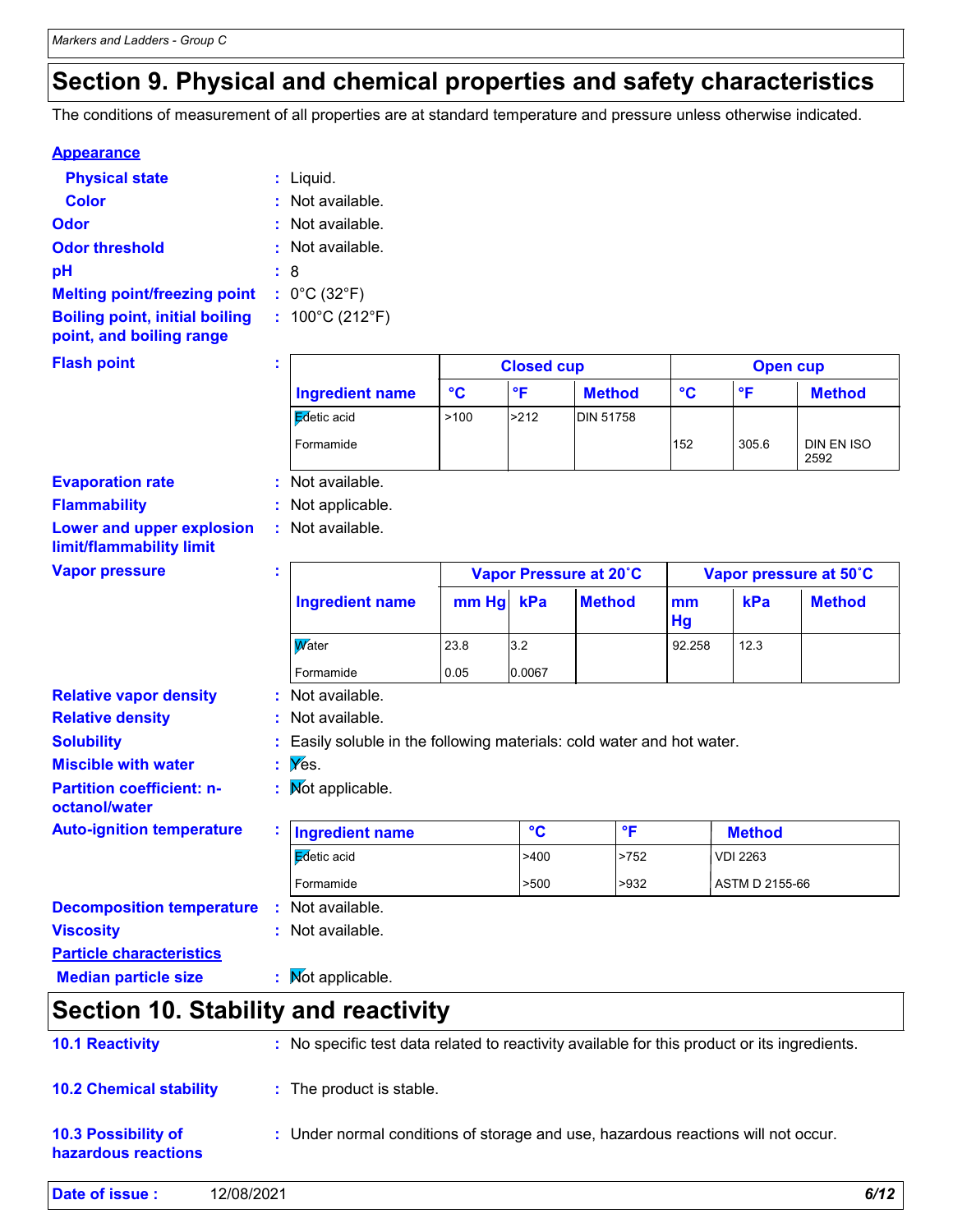### **Section 10. Stability and reactivity**

| <b>10.6 Hazardous</b><br>decomposition products | : Under normal conditions of storage and use, hazardous decomposition products should<br>not be produced. |
|-------------------------------------------------|-----------------------------------------------------------------------------------------------------------|
| <b>10.5 Incompatible materials</b>              | May react or be incompatible with oxidizing materials.<br>÷                                               |
| <b>10.4 Conditions to avoid</b>                 | : No specific data.                                                                                       |

### **Section 11. Toxicological information**

#### **11.1 Information on toxicological effects**

#### **Acute toxicity**

| <b>Product/ingredient name</b> | <b>Result</b>                                                | <b>Species</b>              | <b>Dose</b>                             | <b>Exposure</b> |
|--------------------------------|--------------------------------------------------------------|-----------------------------|-----------------------------------------|-----------------|
| <b>I</b> Formamide             | LC50 Inhalation Dusts and mists<br>ILD50 Dermal<br>LD50 Oral | Rat - Male<br>Rabbit<br>Rat | $\geq$ 21 mg/l<br>17 g/kg<br>4000 mg/kg | I4 hours        |

#### **Irritation/Corrosion**

| <b>Product/ingredient name</b> | <b>Result</b>            | <b>Species</b> | <b>Score</b> | <b>Exposure</b>  | <b>Observation</b> |
|--------------------------------|--------------------------|----------------|--------------|------------------|--------------------|
| <b>Formamide</b>               | I Eves - Severe irritant | Rabbit         |              | $100 \text{ mg}$ |                    |

#### **Sensitization**

Not available.

#### **Mutagenicity**

| <b>Conclusion/Summary</b>                               | : Not available. |
|---------------------------------------------------------|------------------|
| <b>Carcinogenicity</b>                                  |                  |
| <b>Conclusion/Summary</b>                               | : Not available. |
| <b>Reproductive toxicity</b>                            |                  |
| <b>Conclusion/Summary</b>                               | : Not available. |
| <b>Teratogenicity</b>                                   |                  |
| <b>Conclusion/Summary</b>                               | : Not available. |
| <b>Specific target organ toxicity (single exposure)</b> |                  |

#### Not available.

#### **Specific target organ toxicity (repeated exposure)**

| <b>Name</b> | <b>Category</b> | <b>Route of</b><br>exposure | <b>Target organs</b> |
|-------------|-----------------|-----------------------------|----------------------|
| Formamide   | Category 2      |                             | blood, Oral          |

#### **Aspiration hazard**

Not available.

**Information on the likely : Routes of entry anticipated: Oral, Dermal, Inhalation.** 

#### **routes of exposure**

| <b>Potential acute health effects</b> |                                                     |
|---------------------------------------|-----------------------------------------------------|
| <b>Eye contact</b>                    | : Causes serious eye irritation.                    |
| <b>Inhalation</b>                     | : No known significant effects or critical hazards. |
| <b>Skin contact</b>                   | : No known significant effects or critical hazards. |
| <b>Ingestion</b>                      | : No known significant effects or critical hazards. |

| Date of issue: | 12/08/2021 | 7/12 |
|----------------|------------|------|
|----------------|------------|------|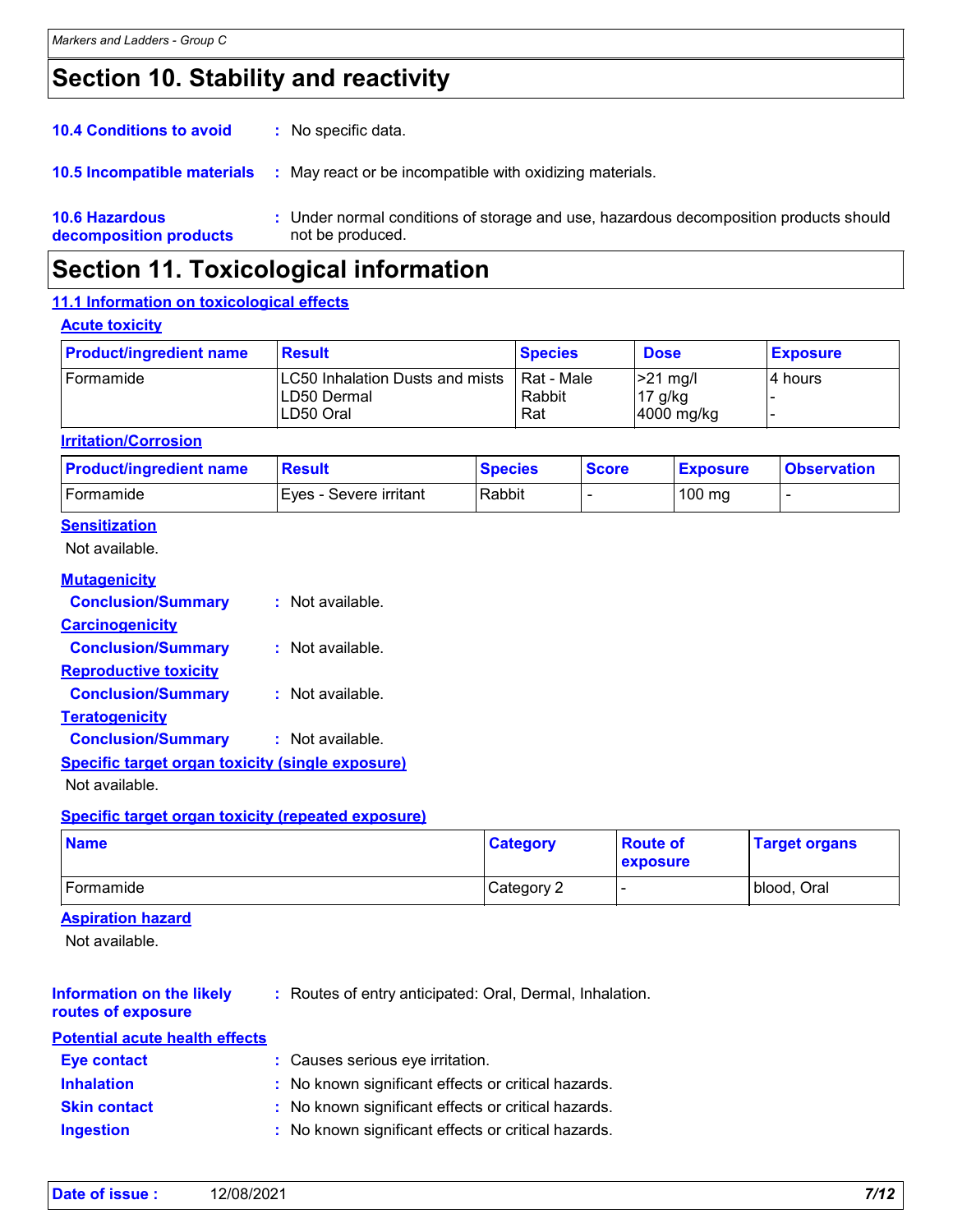### **Section 11. Toxicological information**

|                     | Symptoms related to the physical, chemical and toxicological characteristics                                                  |
|---------------------|-------------------------------------------------------------------------------------------------------------------------------|
| <b>Eye contact</b>  | : Adverse symptoms may include the following:<br>pain or irritation<br>watering<br>redness                                    |
| <b>Inhalation</b>   | : Adverse symptoms may include the following:<br>reduced fetal weight<br>increase in fetal deaths<br>skeletal malformations   |
| <b>Skin contact</b> | $:$ Adverse symptoms may include the following:<br>reduced fetal weight<br>increase in fetal deaths<br>skeletal malformations |
| Ingestion           | : Adverse symptoms may include the following:<br>reduced fetal weight<br>increase in fetal deaths<br>skeletal malformations   |

#### **Delayed and immediate effects and also chronic effects from short and long term exposure**

| <b>Short term exposure</b>                   |                                                                                           |
|----------------------------------------------|-------------------------------------------------------------------------------------------|
| <b>Potential immediate</b><br><b>effects</b> | : Not available.                                                                          |
| <b>Potential delayed effects</b>             | $:$ Not available.                                                                        |
| <b>Long term exposure</b>                    |                                                                                           |
| <b>Potential immediate</b><br><b>effects</b> | : Not available.                                                                          |
| <b>Potential delayed effects</b>             | : Not available.                                                                          |
| <b>Potential chronic health effects</b>      |                                                                                           |
| <b>General</b>                               | : May cause damage to organs through prolonged or repeated exposure.                      |
| <b>Carcinogenicity</b>                       | Suspected of causing cancer. Risk of cancer depends on duration and level of<br>exposure. |
| <b>Mutagenicity</b>                          | : No known significant effects or critical hazards.                                       |
| <b>Reproductive toxicity</b>                 | : May damage fertility or the unborn child.                                               |

#### **Numerical measures of toxicity**

**Acute toxicity estimates**

| <b>Product/ingredient name</b> | Oral (mg/<br>kg) | <b>Dermal</b><br>(mg/kg) | <b>Inhalation</b><br>(gases)<br>(ppm) | Inhalation<br>(vapors)<br>(mg/l) | <b>Inhalation</b><br>dusts and<br>$mists)$ (mg/ |
|--------------------------------|------------------|--------------------------|---------------------------------------|----------------------------------|-------------------------------------------------|
| Markers and Ladders - Group C  | 10354.3          | N/A                      | N/A                                   | N/A                              | N/A                                             |
| Formamide                      | 4000             | 17000                    | N/A                                   | N/A                              | N/A                                             |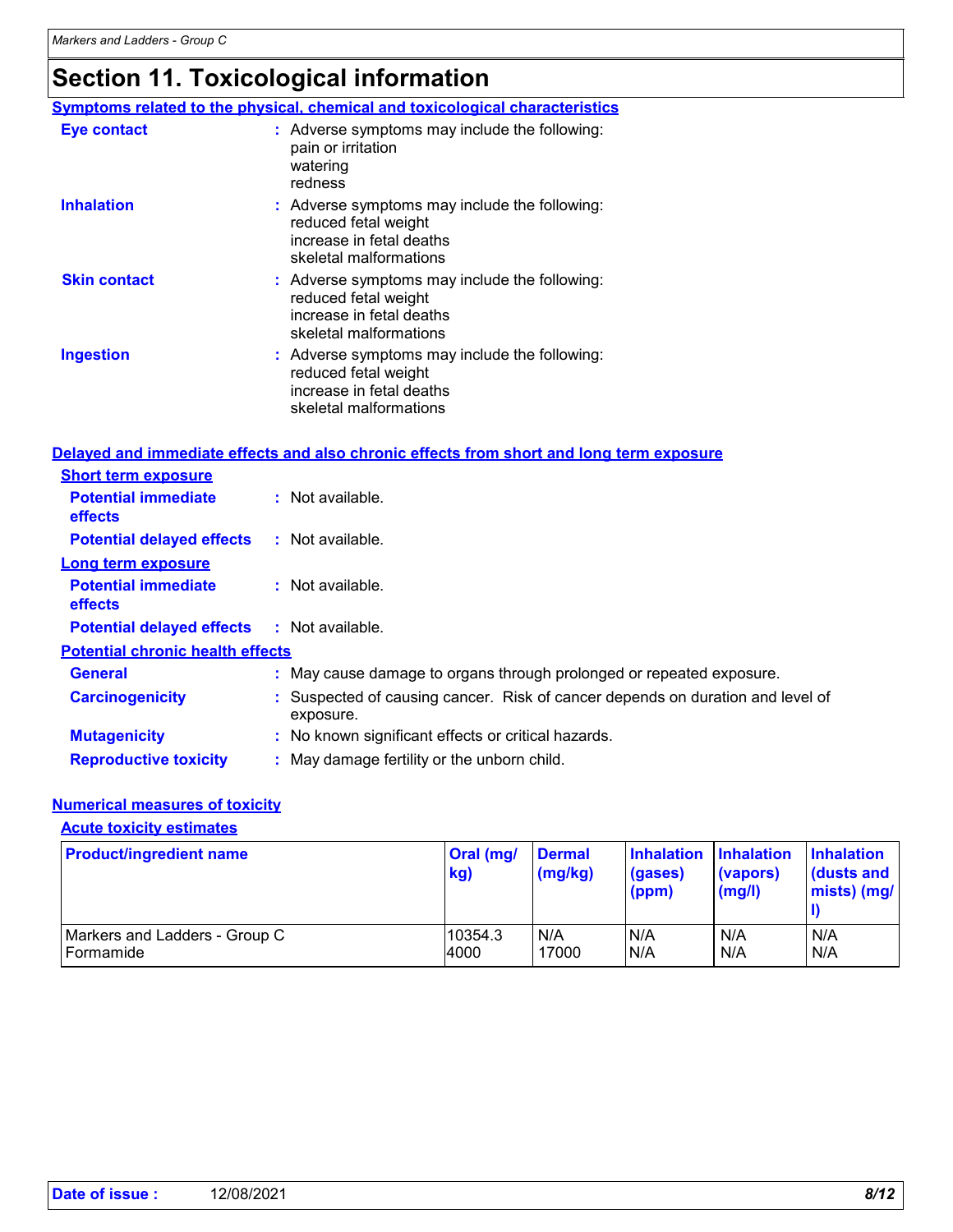### **Section 12. Ecological information**

#### **12.1 Toxicity**

Not available.

#### **12.2 Persistence and degradability**

| <b>Product/ingredient name</b> | <b>Test</b>                                                      | <b>Result</b> |                          | <b>Dose</b> |         | <b>Inoculum</b>         |
|--------------------------------|------------------------------------------------------------------|---------------|--------------------------|-------------|---------|-------------------------|
| Formamide                      | OECD 301A<br>Ready<br>Biodegradability -<br>DOC Die-Away<br>Test |               | 99 % - Readily - 28 days |             |         |                         |
| <b>Product/ingredient name</b> | <b>Aquatic half-life</b>                                         |               | <b>Photolysis</b>        |             |         | <b>Biodegradability</b> |
| Formamide                      |                                                                  |               | -                        |             | Readily |                         |

#### **12.3 Bioaccumulative potential**

| <b>Product/ingredient name</b> | $LogPow$ | <b>BCF</b> | <b>Potential</b> |
|--------------------------------|----------|------------|------------------|
| Formamide                      | $-0.82$  |            | low              |

#### **12.4 Mobility in soil**

**Soil/water partition coefficient (KOC) :** Not available.

**12.5 Other adverse effects :** No known significant effects or critical hazards.

### **Section 13. Disposal considerations**

| <b>13.1 Waste treatment methods</b> |                                                                                                                                                                                                                                                                                                                                                                                                                                                                                                                                                                                                                                                                                                                                                                                                                                                                                                                                                                                                                               |
|-------------------------------------|-------------------------------------------------------------------------------------------------------------------------------------------------------------------------------------------------------------------------------------------------------------------------------------------------------------------------------------------------------------------------------------------------------------------------------------------------------------------------------------------------------------------------------------------------------------------------------------------------------------------------------------------------------------------------------------------------------------------------------------------------------------------------------------------------------------------------------------------------------------------------------------------------------------------------------------------------------------------------------------------------------------------------------|
| <b>Disposal methods</b>             | : The generation of waste should be avoided or minimized wherever possible. Disposal of<br>this product, solutions and any by-products should at all times comply with the<br>requirements of environmental protection and waste disposal legislation and any<br>regional local authority requirements. Dispose of surplus and non-recyclable products<br>via a licensed waste disposal contractor. Waste should not be disposed of untreated to<br>the sewer unless fully compliant with the requirements of all authorities with jurisdiction.<br>Waste packaging should be recycled. Incineration or landfill should only be considered<br>when recycling is not feasible. This material and its container must be disposed of in a<br>safe way. Care should be taken when handling emptied containers that have not been<br>cleaned or rinsed out. Empty containers or liners may retain some product residues.<br>Avoid dispersal of spilled material and runoff and contact with soil, waterways, drains<br>and sewers. |
|                                     |                                                                                                                                                                                                                                                                                                                                                                                                                                                                                                                                                                                                                                                                                                                                                                                                                                                                                                                                                                                                                               |

**Disposal should be in accordance with applicable regional, national and local laws and regulations. Local regulations may be more stringent than regional or national requirements.**

**The information presented below only applies to the material as supplied. The identification based on characteristic(s) or listing may not apply if the material has been used or otherwise contaminated. It is the responsibility of the waste generator to determine the toxicity and physical properties of the material generated to determine the proper waste identification and disposal methods in compliance with applicable regulations.**

**Refer to Section 7: HANDLING AND STORAGE and Section 8: EXPOSURE CONTROLS/PERSONAL PROTECTION for additional handling information and protection of employees.**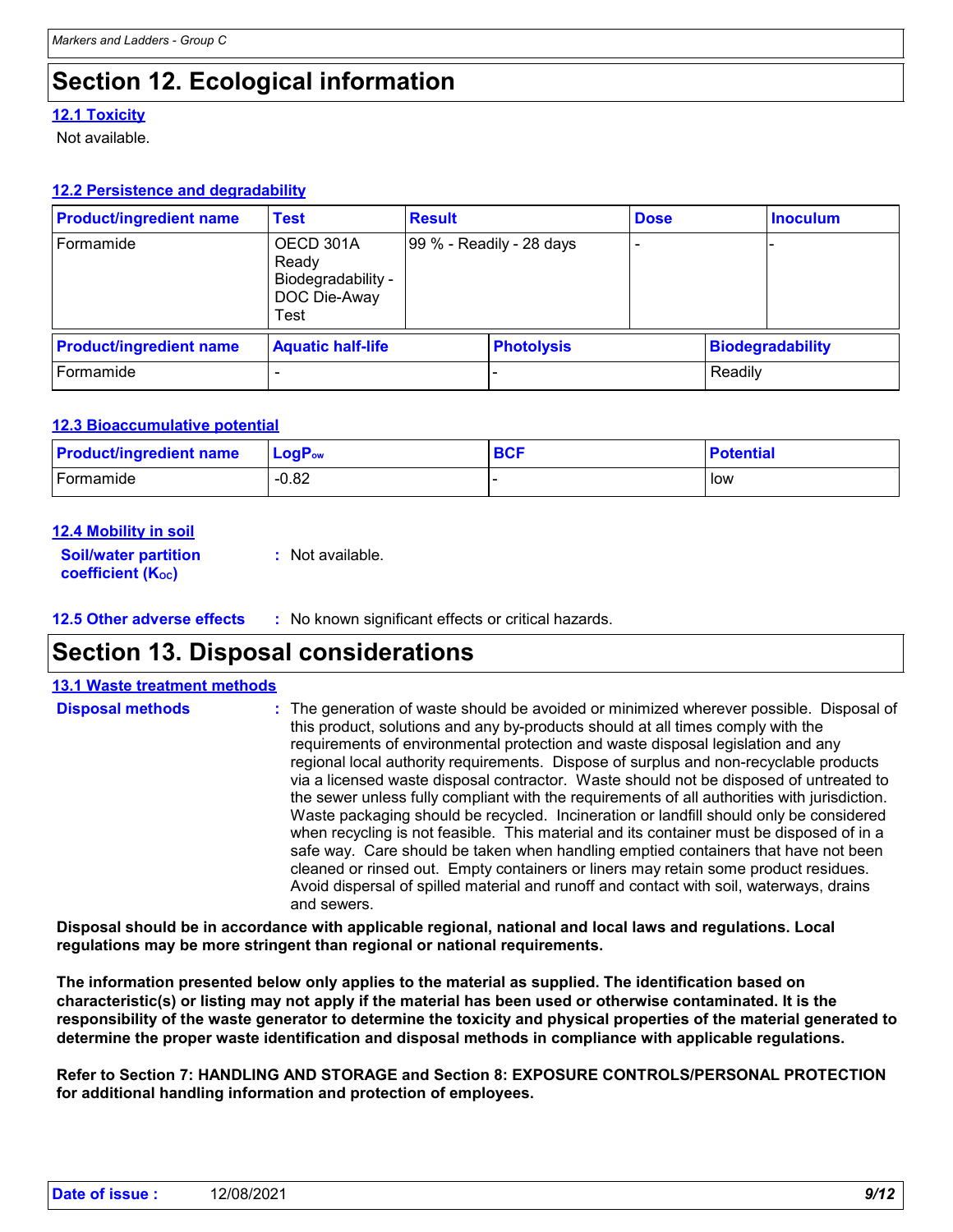### **Section 14. Transport information**

| <b>DOT / TDG / Mexico / IMDG / : Not regulated.</b> |  |
|-----------------------------------------------------|--|
| <b>IATA</b>                                         |  |
|                                                     |  |

**Special precautions for user Transport within user's premises:** always transport in closed containers that are **:** upright and secure. Ensure that persons transporting the product know what to do in the event of an accident or spillage.

**Transport in bulk according :** Not available. **to IMO instruments**

### **Section 15. Regulatory information**

|                                                                                   |  | 15.1 Safety, health and environmental regulations/legislation specific for the substance or mixture                                                                             |
|-----------------------------------------------------------------------------------|--|---------------------------------------------------------------------------------------------------------------------------------------------------------------------------------|
| <b>U.S. Federal regulations</b>                                                   |  | : TSCA 8(a) PAIR: Formamide                                                                                                                                                     |
|                                                                                   |  | TSCA 8(a) CDR Exempt/Partial exemption: Not determined                                                                                                                          |
|                                                                                   |  | Clean Water Act (CWA) 311: Edetic acid                                                                                                                                          |
|                                                                                   |  |                                                                                                                                                                                 |
| <b>Clean Air Act Section 112</b><br>(b) Hazardous Air<br><b>Pollutants (HAPs)</b> |  | : Not listed                                                                                                                                                                    |
| <b>Clean Air Act Section 602</b><br><b>Class I Substances</b>                     |  | : Not listed                                                                                                                                                                    |
| <b>Clean Air Act Section 602</b><br><b>Class II Substances</b>                    |  | : Not listed                                                                                                                                                                    |
| <b>DEA List I Chemicals</b><br>(Precursor Chemicals)                              |  | : Not listed                                                                                                                                                                    |
| <b>DEA List II Chemicals</b><br><b>(Essential Chemicals)</b>                      |  | : Not listed                                                                                                                                                                    |
| <b>SARA 302/304</b>                                                               |  |                                                                                                                                                                                 |
| <b>Composition/information on ingredients</b>                                     |  |                                                                                                                                                                                 |
| No products were found.                                                           |  |                                                                                                                                                                                 |
| <b>SARA 304 RQ</b>                                                                |  | : Not applicable.                                                                                                                                                               |
| <b>SARA 311/312</b>                                                               |  |                                                                                                                                                                                 |
| <b>Classification</b>                                                             |  | : EYE IRRITATION - Category 2A<br><b>CARCINOGENICITY - Category 2</b><br>TOXIC TO REPRODUCTION - Category 1B<br>SPECIFIC TARGET ORGAN TOXICITY (REPEATED EXPOSURE) - Category 2 |
| <b>Composition/information on ingredients</b>                                     |  |                                                                                                                                                                                 |
|                                                                                   |  |                                                                                                                                                                                 |

| <b>Name</b>   |            | <b>Classification</b>                                                                                                                                                                |
|---------------|------------|--------------------------------------------------------------------------------------------------------------------------------------------------------------------------------------|
| l Formamide i | 1≥50 - ≤75 | <b>EYE IRRITATION - Category 2A</b><br>CARCINOGENICITY - Category 2<br>TOXIC TO REPRODUCTION - Category 1B<br><b>SPECIFIC TARGET ORGAN TOXICITY (REPEATED EXPOSURE) - Category 2</b> |

| <b>State regulations</b>   |                                                  |
|----------------------------|--------------------------------------------------|
| <b>Massachusetts</b>       | : The following components are listed: FORMAMIDE |
| <b>New York</b>            | : None of the components are listed.             |
| <b>New Jersey</b>          | : The following components are listed: FORMAMIDE |
| <b>Pennsylvania</b>        | : The following components are listed: FORMAMIDE |
| <b>California Prop. 65</b> |                                                  |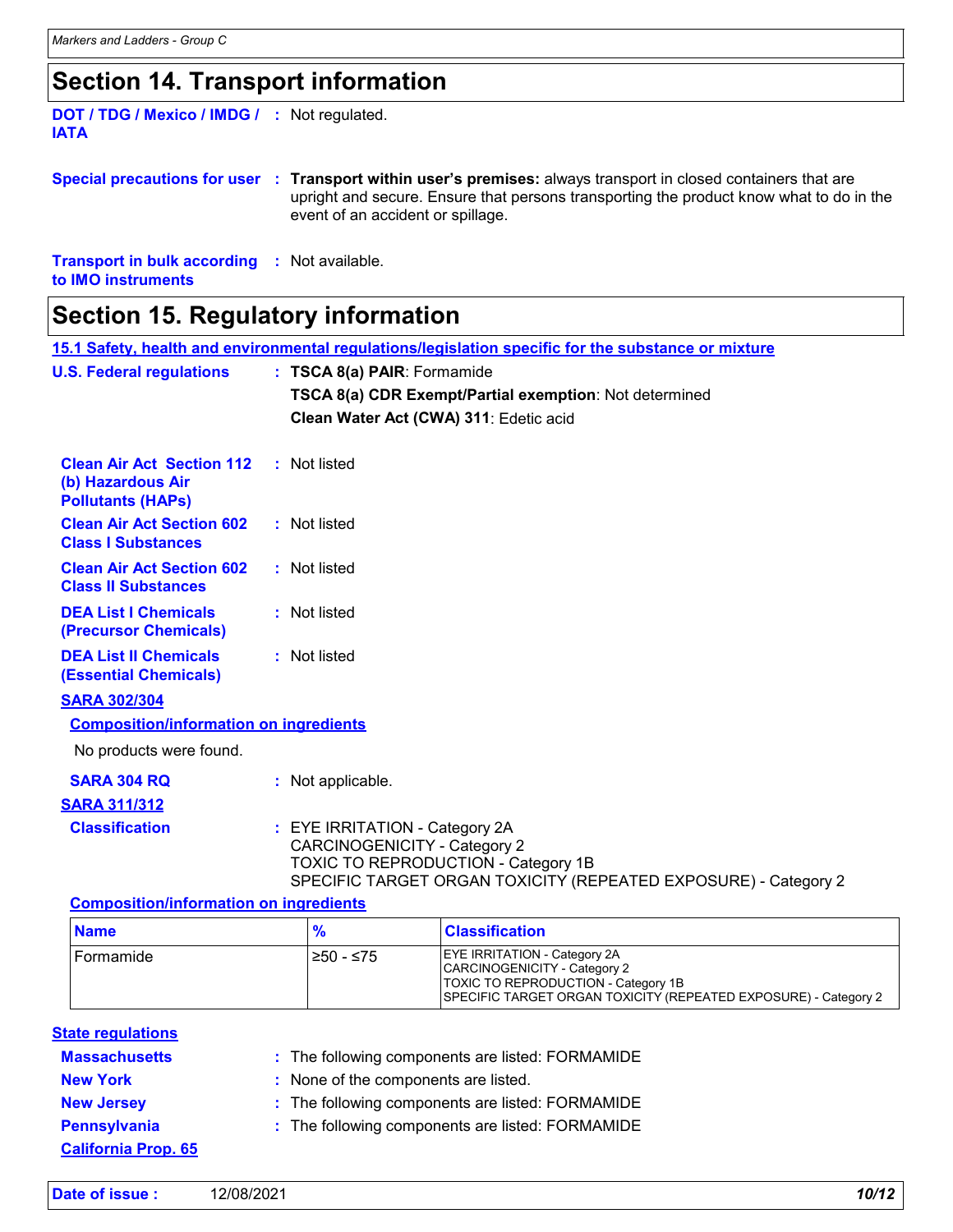### **Section 15. Regulatory information**

This product does not require a Safe Harbor warning under California Prop. 65.

#### **International regulations**

**Chemical Weapon Convention List Schedules I, II & III Chemicals** Not listed.

#### **Montreal Protocol**

Not listed.

**Stockholm Convention on Persistent Organic Pollutants**

Not listed.

**Rotterdam Convention on Prior Informed Consent (PIC)** Not listed.

#### **UNECE Aarhus Protocol on POPs and Heavy Metals**

Not listed.

| <b>Inventory list</b>    |                                                                                                                                                |
|--------------------------|------------------------------------------------------------------------------------------------------------------------------------------------|
| <b>Australia</b>         | : All components are listed or exempted.                                                                                                       |
| <b>Canada</b>            | : All components are listed or exempted.                                                                                                       |
| <b>China</b>             | : All components are listed or exempted.                                                                                                       |
| <b>Europe</b>            | : All components are listed or exempted.                                                                                                       |
| <b>Japan</b>             | <b>Japan inventory (CSCL):</b> All components are listed or exempted.<br><b>Japan inventory (ISHL):</b> All components are listed or exempted. |
| <b>New Zealand</b>       | : All components are listed or exempted.                                                                                                       |
| <b>Philippines</b>       | : All components are listed or exempted.                                                                                                       |
| <b>Republic of Korea</b> | : All components are listed or exempted.                                                                                                       |
| <b>Taiwan</b>            | : All components are listed or exempted.                                                                                                       |
| <b>Thailand</b>          | : Not determined.                                                                                                                              |
| <b>Turkey</b>            | : Not determined.                                                                                                                              |
| <b>United States</b>     | : All components are active or exempted.                                                                                                       |
| <b>Viet Nam</b>          | : Not determined.                                                                                                                              |
|                          |                                                                                                                                                |

### **Section 16. Other information**

**Procedure used to derive the classification**

| <b>Classification</b>                                                                                                                                                                |                                                                                                                                                                                                                                                                                                                                                                            | <b>Justification</b> |
|--------------------------------------------------------------------------------------------------------------------------------------------------------------------------------------|----------------------------------------------------------------------------------------------------------------------------------------------------------------------------------------------------------------------------------------------------------------------------------------------------------------------------------------------------------------------------|----------------------|
| <b>EYE IRRITATION - Category 2A</b><br><b>CARCINOGENICITY - Category 2</b><br>TOXIC TO REPRODUCTION - Category 1B<br>SPECIFIC TARGET ORGAN TOXICITY (REPEATED EXPOSURE) - Category 2 | Calculation method<br>Calculation method<br>Calculation method<br>Calculation method                                                                                                                                                                                                                                                                                       |                      |
| <b>History</b>                                                                                                                                                                       |                                                                                                                                                                                                                                                                                                                                                                            |                      |
| Date of issue                                                                                                                                                                        | : 12/08/2021                                                                                                                                                                                                                                                                                                                                                               |                      |
| Date of previous issue                                                                                                                                                               | : 04/09/2021                                                                                                                                                                                                                                                                                                                                                               |                      |
| <b>Version</b>                                                                                                                                                                       | : 4.1                                                                                                                                                                                                                                                                                                                                                                      |                      |
| <b>Key to abbreviations</b>                                                                                                                                                          | $:$ ATE = Acute Toxicity Estimate<br><b>BCF</b> = Bioconcentration Factor<br>GHS = Globally Harmonized System of Classification and Labelling of Chemicals<br>IATA = International Air Transport Association<br>IBC = Intermediate Bulk Container<br><b>IMDG = International Maritime Dangerous Goods</b><br>LogPow = logarithm of the octanol/water partition coefficient |                      |